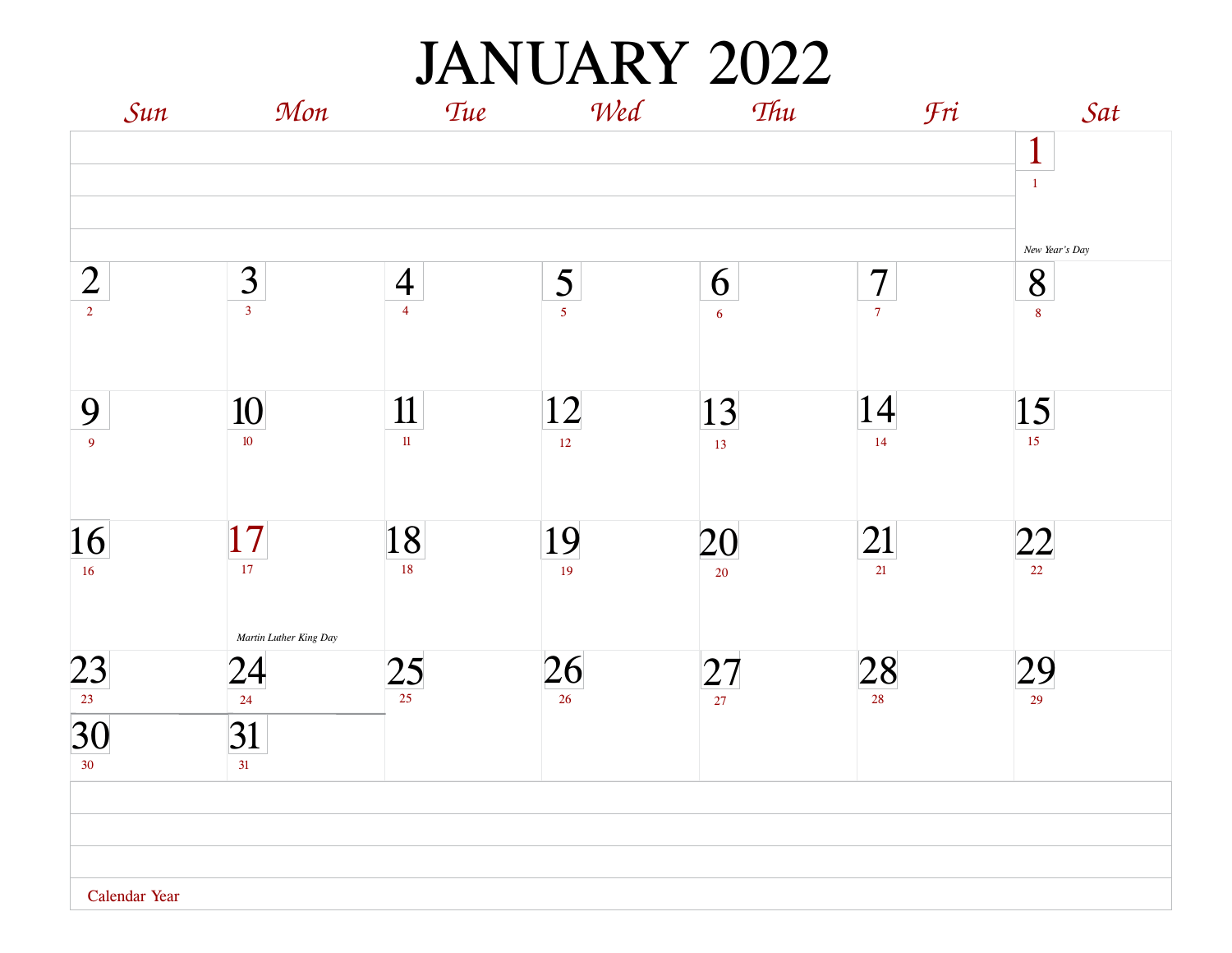### FEBRUARY 2022

| Sun           | Mon                         | Tue                    | Wed                               | Thu                           | Fri                  | Sat      |
|---------------|-----------------------------|------------------------|-----------------------------------|-------------------------------|----------------------|----------|
|               |                             | $\mathbf{1}$<br>32     | $\overline{2}$<br>33 <sup>°</sup> | $\overline{\mathbf{3}}$<br>34 | $\overline{4}$<br>35 | 5<br>36  |
| 6<br>37       | $\overline{7}$<br>38        | 8<br>39                | 9<br>40                           | 10<br>41                      | 11<br>42             | 12<br>43 |
| 13<br>44      | 14<br>45<br>Valentine's Day | 15 <br>$46\phantom{.}$ | 16<br>$\overline{47}$             | 17 <br>48                     | 18<br>49             | 19<br>50 |
| 20<br>51      | 21<br>52<br>Presidents' Day | 22<br>53               | 23<br>54                          | 24<br>55                      | 25<br>56             | 26<br>57 |
| 27<br>58      | $\frac{28}{159}$            |                        |                                   |                               |                      |          |
| Calendar Year |                             |                        |                                   |                               |                      |          |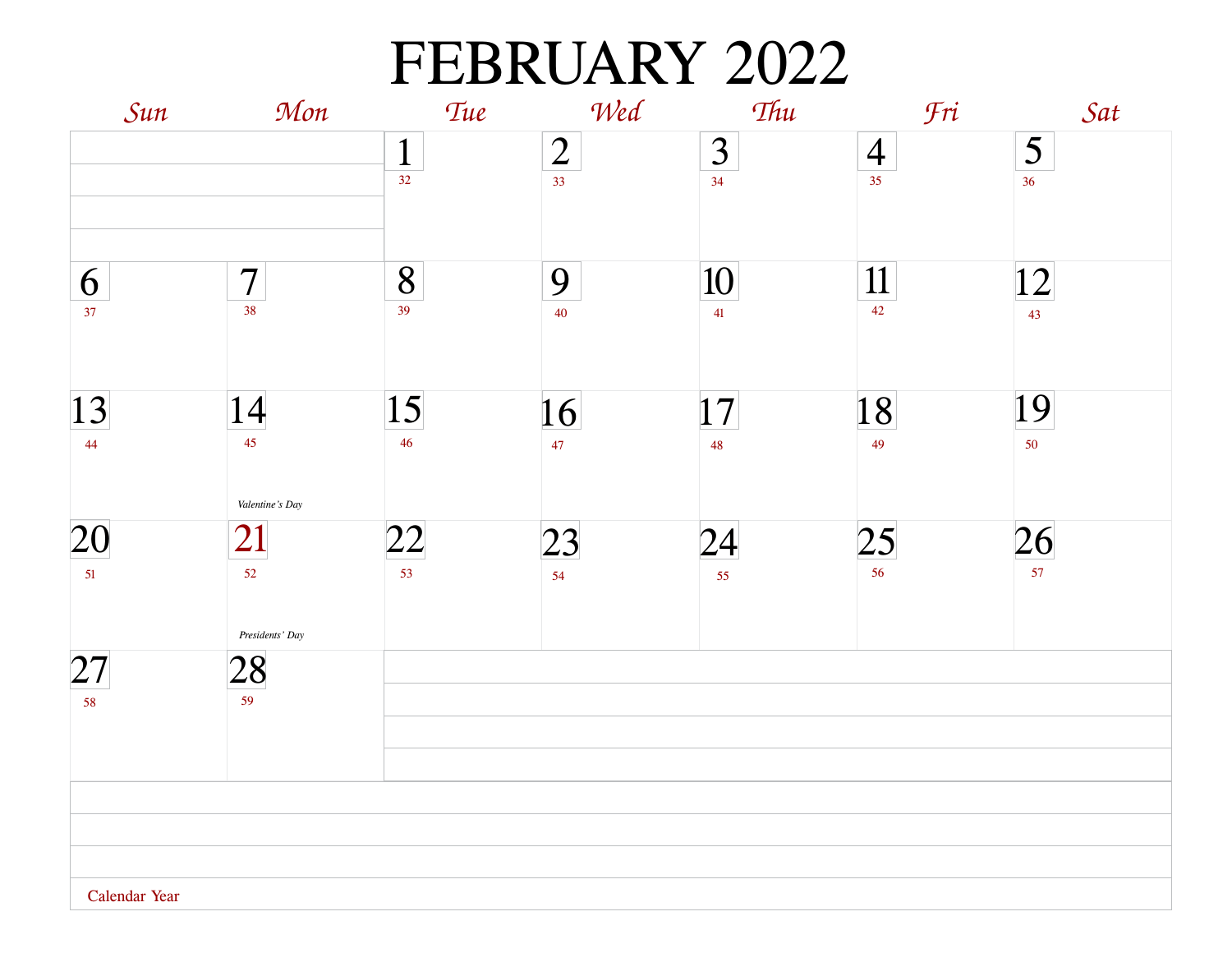# **MARCH 2022**

| Sun                       | Mon                            | Tue                | Wed                  | Thu                                        | <b>Fri</b>                | Sat                           |
|---------------------------|--------------------------------|--------------------|----------------------|--------------------------------------------|---------------------------|-------------------------------|
|                           |                                | $\mathbf{1}$<br>60 | $\overline{2}$<br>61 | $\overline{\mathbf{3}}$<br>62              | $\overline{4}$<br>63      | $\overline{\mathbf{5}}$<br>64 |
| 6<br>65                   | $\overline{\mathcal{L}}$<br>66 | 8<br>67            | 9<br>68              | 10<br>69                                   | 11<br>$70\,$              | 12 <br>71                     |
| $\boxed{13}$              | $\frac{14}{73}$                | 15<br>74           | 16<br>75             | 17 <br>76                                  | $\frac{18}{77}$           | 19<br>78                      |
| 20<br>79                  | 21<br>80                       | 22<br>81           | 23<br>82             | St. Patrick's Day<br>$\overline{24}$<br>83 | $\frac{25}{\frac{84}{5}}$ | $\frac{26}{\frac{85}{}}$      |
| $\frac{27}{\frac{86}{5}}$ | $\frac{28}{\frac{87}{2}}$      | $\frac{29}{88}$    | $\frac{30}{89}$      | $31$ <sub>90</sub>                         |                           |                               |
|                           |                                |                    |                      |                                            |                           |                               |
| Calendar Year             |                                |                    |                      |                                            |                           |                               |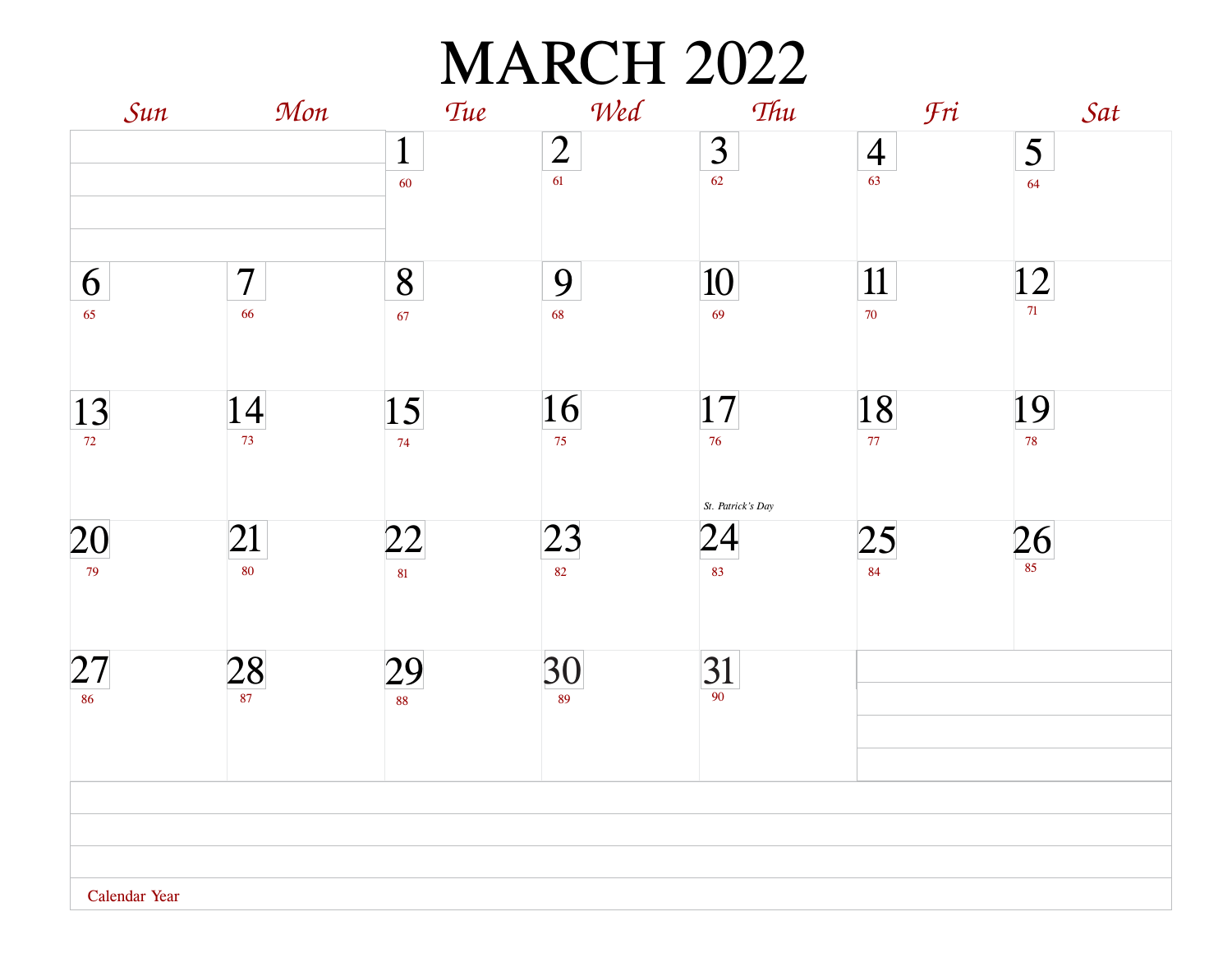APRIL 2022

| Sun                                     | Mon                  | Tue         | Wed                               | Thu                  | <b>Fri</b>         | Sat                  |
|-----------------------------------------|----------------------|-------------|-----------------------------------|----------------------|--------------------|----------------------|
|                                         |                      |             |                                   |                      | $\mathbf{1}$<br>91 | $\overline{2}$<br>92 |
|                                         |                      |             |                                   |                      |                    |                      |
| 3<br>93                                 | $\overline{4}$<br>94 | 5<br>95     | 6<br>96                           | $\overline{7}$<br>97 | 8<br>98            | 9<br>99              |
| 10<br>100                               | 11<br>101            | 12<br>102   | 13 <br>103                        | 14 <br>104           | 15 <br>105         | 16<br>106            |
| 17                                      | 18                   | 19          | Thomas Jefferson's Birthday<br>20 | 21                   | 22                 | 23                   |
| $107$                                   | 108                  | 109         | $110\,$                           | $1\!1$               | 112                | $\overline{113}$     |
| Easter Sunday<br>$\overline{24}$<br>114 | Tax Day<br>25<br>115 | 26<br>$116$ | 27 <br>117                        | 28                   | $\frac{29}{119}$   | 30<br>120            |
|                                         |                      |             |                                   |                      |                    |                      |
| Calendar Year                           |                      |             |                                   |                      |                    |                      |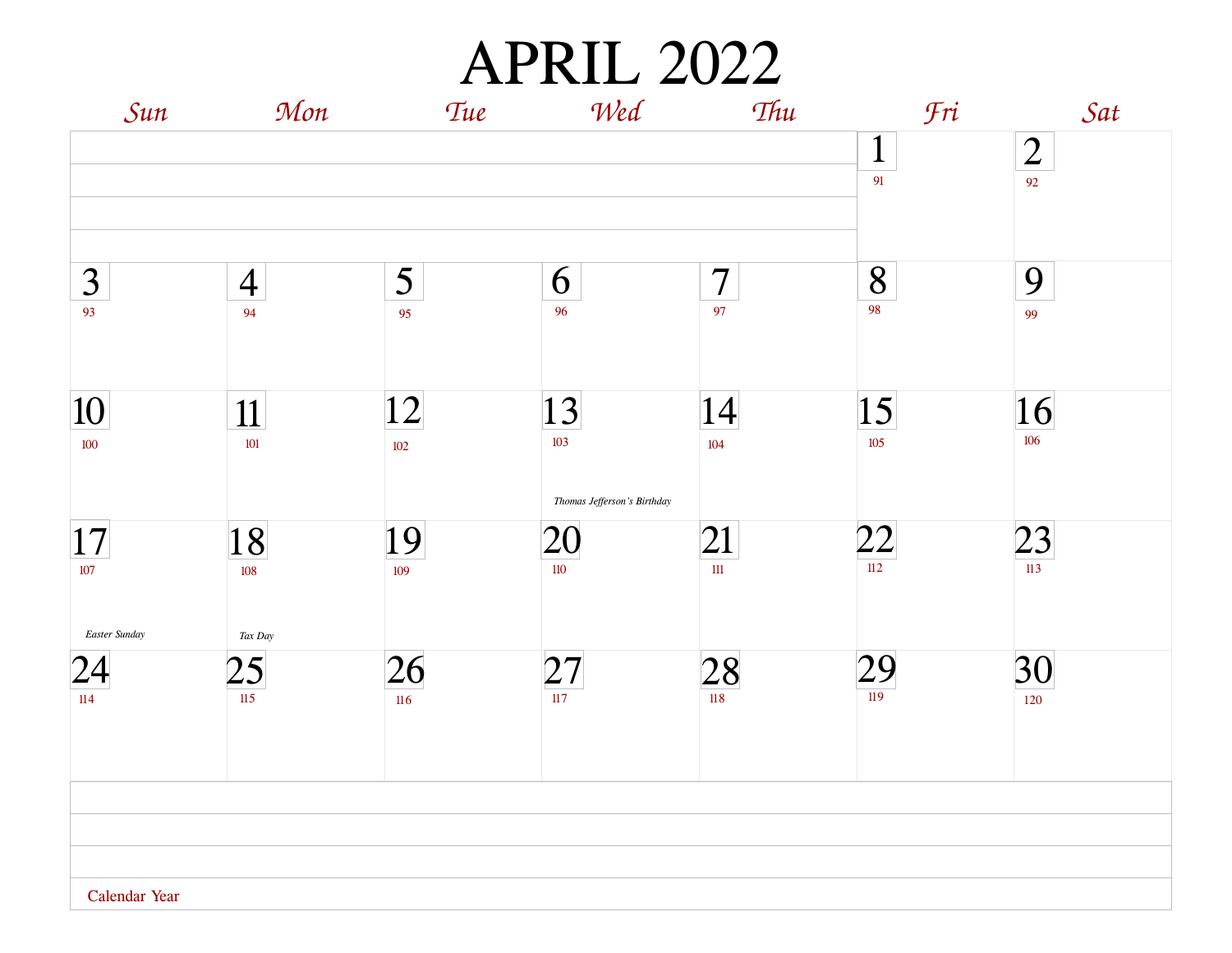MAY 2022

| Sun                 | Mon              | <b>Tue</b>       | Wed                 | Thu              | Fri              | Sat                 |
|---------------------|------------------|------------------|---------------------|------------------|------------------|---------------------|
| $\mathbf{1}$        | $\frac{2}{122}$  | $\frac{3}{123}$  | $\overline{4}$      | $\frac{5}{125}$  | 6                | $\overline{7}$      |
| 121                 |                  |                  | 124                 |                  | 126              | 127                 |
| 8                   | $\frac{9}{129}$  | 10               | 11                  | $\frac{12}{132}$ | $\frac{13}{133}$ | $14$ <sub>134</sub> |
| 128<br>Mother's Day |                  | 130              | 131                 |                  |                  |                     |
| $\frac{15}{135}$    | $\frac{16}{136}$ | $\frac{17}{137}$ | $18$ <sub>138</sub> | $\frac{19}{139}$ | $20_1$           | 21                  |
|                     |                  |                  |                     |                  |                  | 141                 |
| 22                  | 23               | 24               | $\overline{25}$     | $\frac{26}{146}$ | $\frac{27}{147}$ | 28                  |
| 142                 |                  | 144              | 145                 |                  |                  | 148                 |
| 29                  | 30               | 31               |                     |                  |                  |                     |
| 149                 | 150              | 151              |                     |                  |                  |                     |
|                     | Memorial Day     |                  |                     |                  |                  |                     |
|                     |                  |                  |                     |                  |                  |                     |
|                     |                  |                  |                     |                  |                  |                     |
|                     |                  |                  |                     |                  |                  |                     |
| Calendar Year       |                  |                  |                     |                  |                  |                     |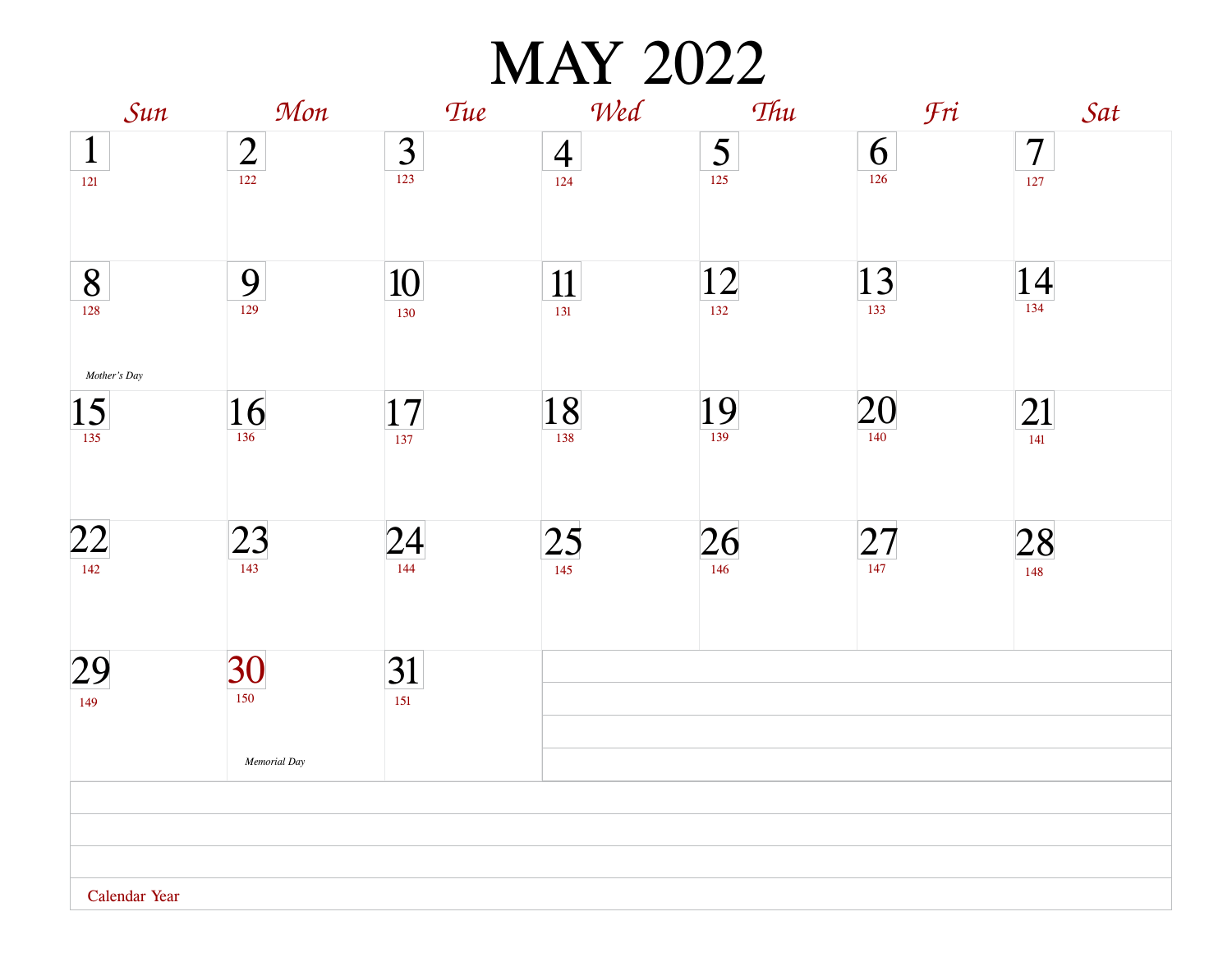JUNE 2022

| Sun                                  | Mon                     | <b>Tue</b>            | Wed                 | Thu                   | <b>Fri</b> | Sat                   |
|--------------------------------------|-------------------------|-----------------------|---------------------|-----------------------|------------|-----------------------|
|                                      |                         |                       | $\mathbf{1}$<br>152 | $\overline{2}$<br>153 | 3<br>154   | $\overline{4}$<br>155 |
| 5<br>156                             | 6<br>157                | $\overline{7}$<br>158 | 8<br>159            | 9<br>160              | 10<br>161  | 11<br>162             |
| 12 <br>163                           | 13<br>164               | 14 <br>165            | 15<br>166           | 16<br>167             | 17<br>168  | 18<br>169             |
| 19<br>170                            | 20<br>171               | Flag Day<br>21<br>172 | $ 22\rangle$<br>173 | $\frac{23}{174}$      | 24<br>175  | 25<br>176             |
| Father's Day<br>Juneteenth Day<br>26 | Juneteenth Day Observed | 28                    | 29                  | 30                    |            |                       |
| 177                                  | 178                     | 179                   | 180                 | 181                   |            |                       |
|                                      |                         |                       |                     |                       |            |                       |
| Calendar Year                        |                         |                       |                     |                       |            |                       |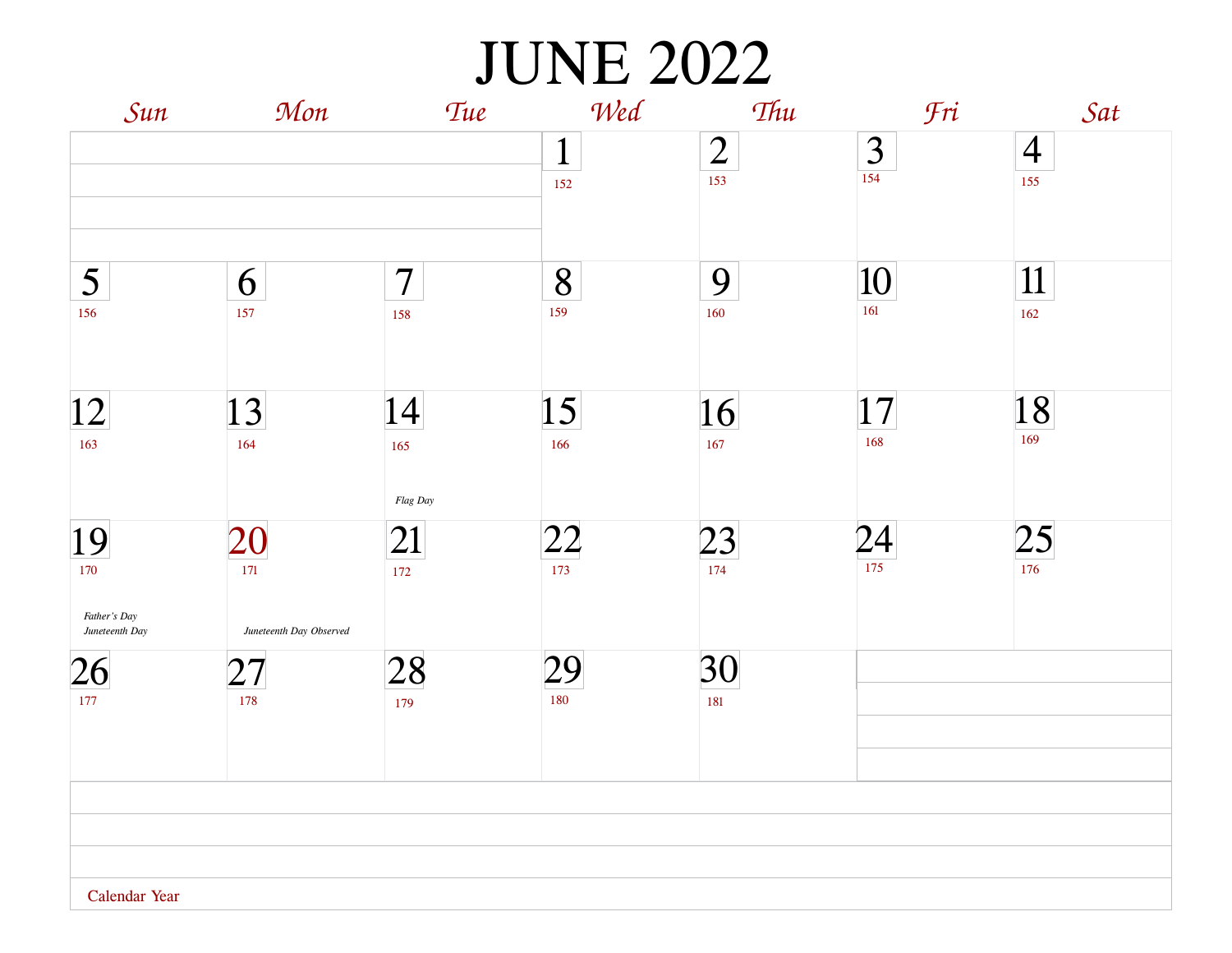JULY 2022

| Sun           | Mon                   | Tue                    | Wed       | Thu                   | Fri                    | Sat                   |
|---------------|-----------------------|------------------------|-----------|-----------------------|------------------------|-----------------------|
|               |                       |                        |           |                       | $\mathbf{1}$<br>182    | $\overline{2}$<br>183 |
| 3<br>184      | $\overline{4}$<br>185 | $5\overline{)}$<br>186 | 6<br>187  | $\overline{7}$<br>188 | 8<br>189               | 9<br>190              |
|               | Independence Day      |                        |           |                       |                        |                       |
| 10<br>191     | 11<br>192             | 12<br>193              | 13<br>194 | 14<br>195             | $\overline{15}$<br>196 | 16<br>197             |
|               |                       |                        |           |                       |                        |                       |
| 17 <br>198    | 18<br>199             | 19<br>200              | 20<br>201 | 21<br>202             | $\frac{22}{203}$       | 23<br>204             |
|               |                       |                        |           |                       |                        |                       |
| 24            | 25                    | 26                     | 27        | 28<br>209             | 29                     | $\frac{30}{211}$      |
| 31<br>212     | 206                   | 207                    | 208       |                       | 210                    |                       |
|               |                       |                        |           |                       |                        |                       |
|               |                       |                        |           |                       |                        |                       |
| Calendar Year |                       |                        |           |                       |                        |                       |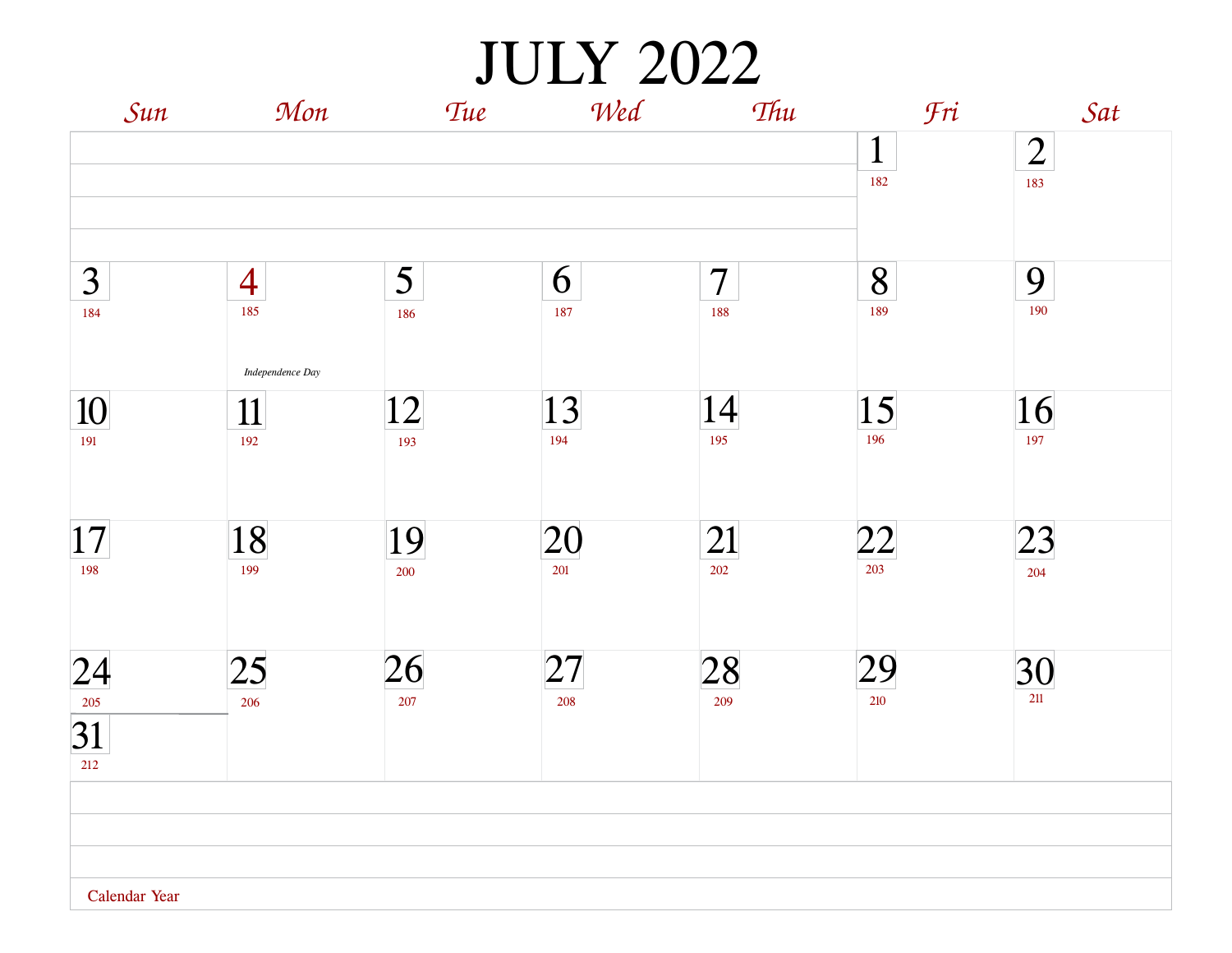# AUGUST 2022

| Sun                   | Mon                 | Tue                   | Wed                        | Thu                   | <b>Fri</b>                     | Sat        |
|-----------------------|---------------------|-----------------------|----------------------------|-----------------------|--------------------------------|------------|
|                       | $\mathbf{1}$<br>213 | $\overline{2}$<br>214 | $\frac{3}{215}$            | $\overline{4}$<br>216 | $\overline{\mathbf{5}}$<br>217 | 6<br>218   |
| $\overline{7}$<br>219 | 8<br>220            | 9<br>221              | <u>10</u><br>222           | $\frac{11}{223}$      | 12 <br>224                     | 13<br>225  |
| 14 <br>226            | 15<br>227           | 16<br>228             | 17 <br>229                 | 18<br>230             | 19<br>231                      | 20<br>232  |
| 21<br>233             | 22                  | 23                    | $\frac{24}{\frac{236}{2}}$ | $\frac{25}{237}$      | $\frac{26}{238}$               | 27 <br>239 |
| 28<br>240             | 29<br>241           | $\frac{30}{242}$      | $\frac{31}{243}$           |                       |                                |            |
|                       |                     |                       |                            |                       |                                |            |
|                       |                     |                       |                            |                       |                                |            |
| Calendar Year         |                     |                       |                            |                       |                                |            |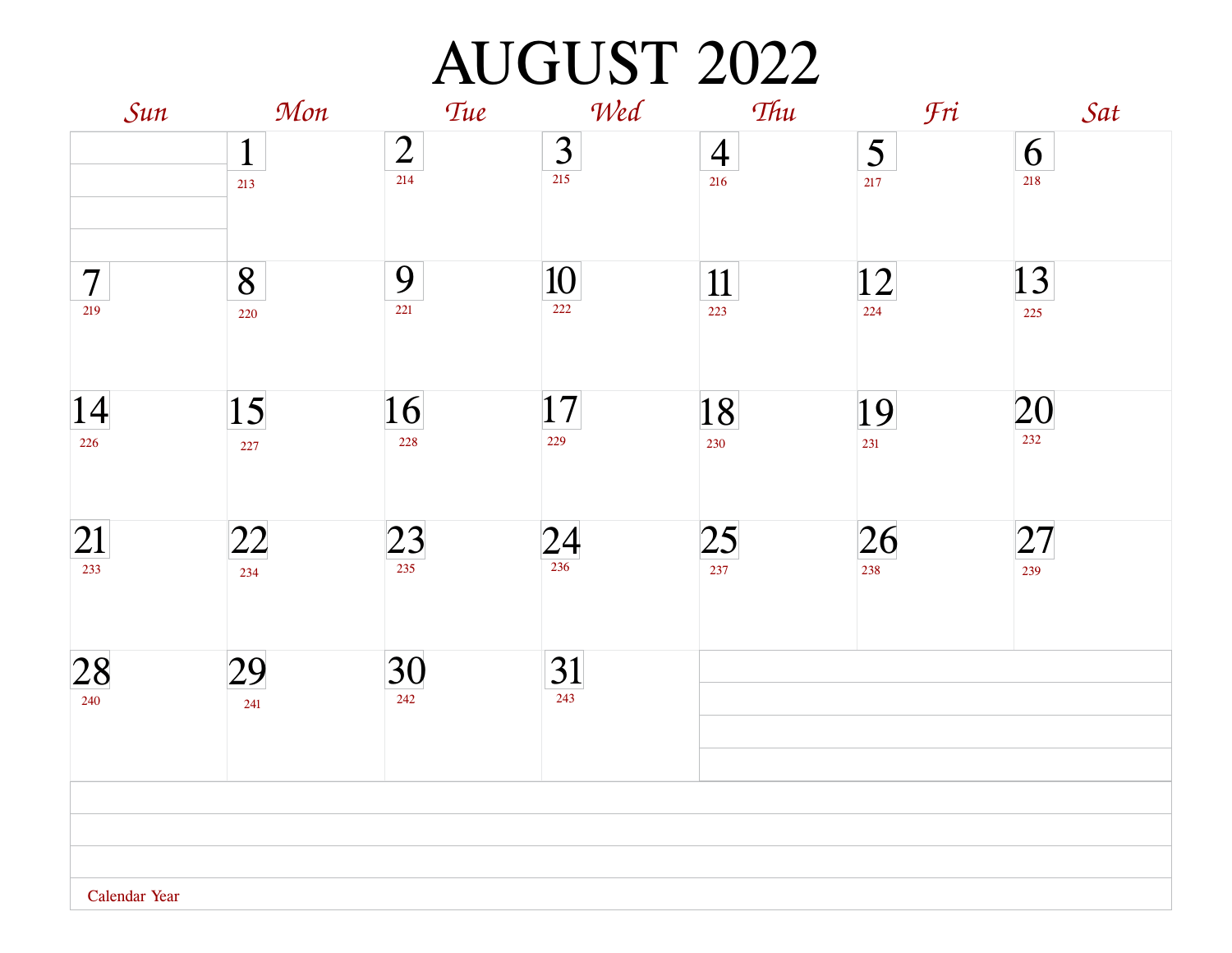#### SEPTEMBER 2022

| Sun            | Mon              | Tue       | Wed              | Thu                 | <b>Fri</b>            | Sat                            |
|----------------|------------------|-----------|------------------|---------------------|-----------------------|--------------------------------|
|                |                  |           |                  | $\mathbf{1}$<br>244 | $\overline{2}$<br>245 | $\overline{\mathbf{3}}$<br>246 |
|                |                  |           |                  |                     |                       |                                |
| $\overline{4}$ | 5                | 6         | $\overline{7}$   | 8                   | 9                     | 10                             |
| 247            | 248              | 249       | 250              | 251                 | 252                   | 253                            |
|                | Labor Day        |           |                  |                     |                       |                                |
| 11<br>254      | $\frac{12}{255}$ | 13<br>256 | 14<br>257        | 15<br>258           | 16<br>259             | 17<br>260                      |
|                |                  |           |                  |                     |                       |                                |
| 18             |                  | 20        | 21               | 22                  |                       |                                |
| 261            | $\frac{19}{262}$ | 263       | 264              | 265                 | 23                    | $\frac{24}{\frac{267}{}}$      |
|                |                  |           |                  |                     |                       |                                |
| 25<br>268      | $\frac{26}{269}$ | 27<br>270 | $\frac{28}{271}$ | $29 \over 272$      | $\frac{30}{273}$      |                                |
|                |                  |           |                  |                     |                       |                                |
|                |                  |           |                  |                     |                       |                                |
|                |                  |           |                  |                     |                       |                                |
| Calendar Year  |                  |           |                  |                     |                       |                                |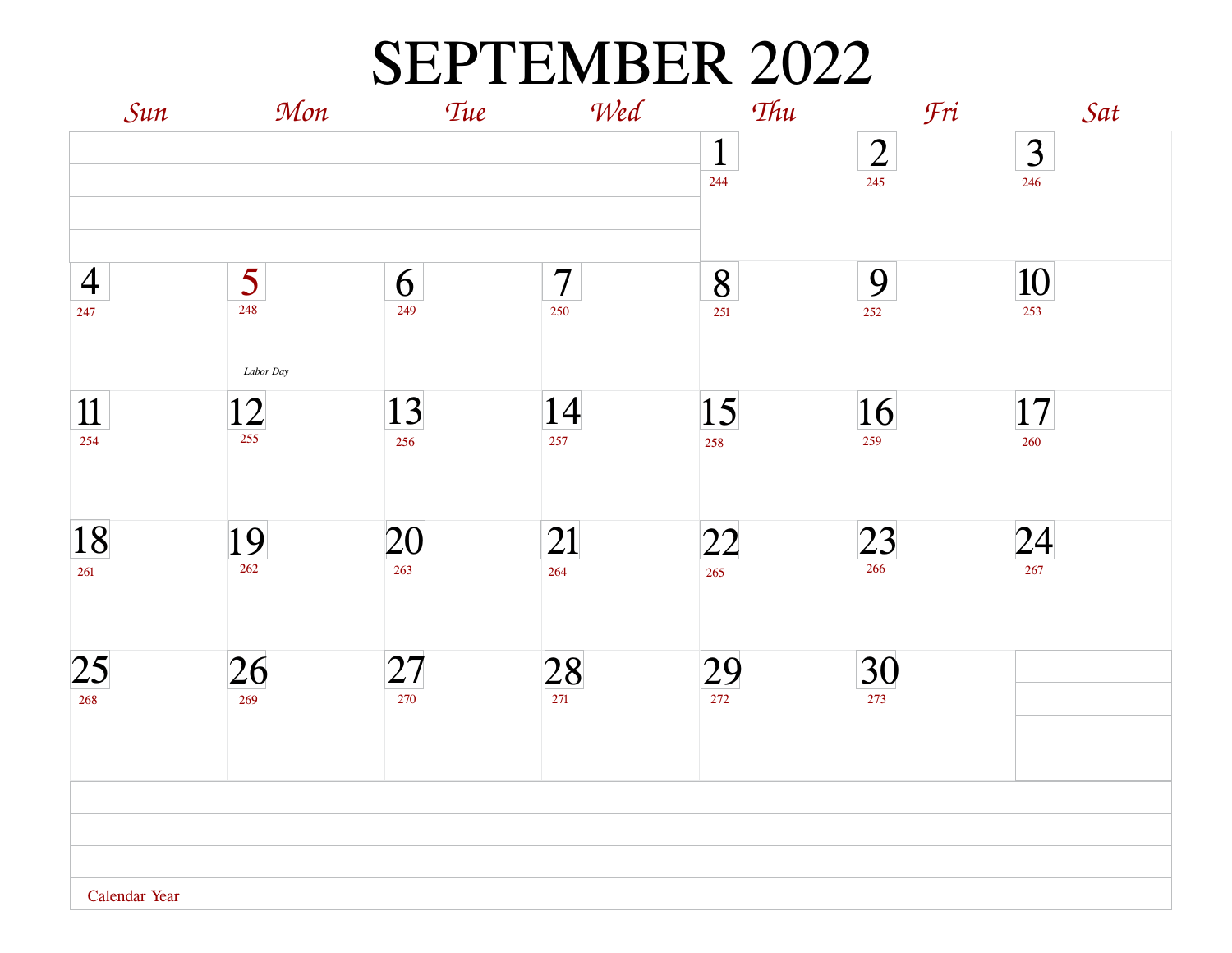OCTOBER 2022

| Sun              | Mon                    | Tue                    | Wed       | Thu              | Fri            | Sat                 |
|------------------|------------------------|------------------------|-----------|------------------|----------------|---------------------|
|                  |                        |                        |           |                  |                | $\mathbf{1}$<br>274 |
| $\overline{2}$   | $\frac{3}{276}$        | $\overline{4}$         | 5         | 6                | $\overline{7}$ | 8                   |
| 275              |                        | 277                    | 278       | 279              | 280            | 281                 |
| 9<br>282         | $\frac{10}{283}$       | 11<br>284              | 12<br>285 | 13<br>286        | 14<br>287      | 15                  |
|                  | Columbus Day           |                        |           |                  |                | 288                 |
| 16               | $17\,$<br>290          | 18<br>291              | 19        | <u>20</u><br>293 | 21             | 22                  |
| 289              |                        |                        | 292       |                  | 294            | 295                 |
| $\frac{23}{296}$ | $\frac{24}{297}$       | $\overline{25}$<br>298 | 26        | 27<br>300        | 28             | 29                  |
| 30<br>303        | 31<br>304<br>Halloween |                        | 299       |                  | 301            | 302                 |
|                  |                        |                        |           |                  |                |                     |
|                  |                        |                        |           |                  |                |                     |
| Calendar Year    |                        |                        |           |                  |                |                     |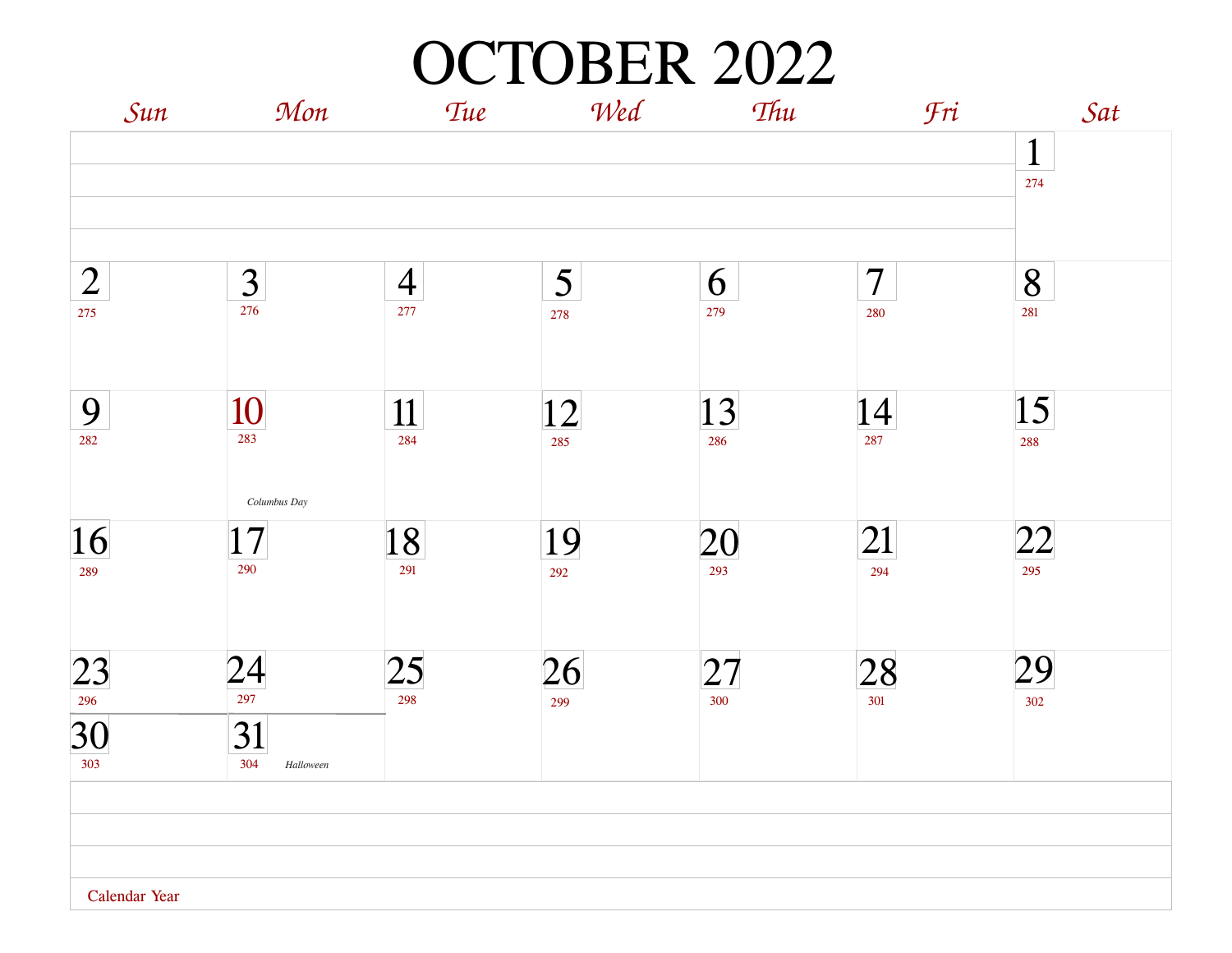### NOVEMBER 2022

| Sun           | Mon                 | Tue          | Wed            | Thu              | <b>Fri</b>          | Sat |
|---------------|---------------------|--------------|----------------|------------------|---------------------|-----|
|               |                     | $\mathbf{1}$ | $\overline{2}$ | 3                | $\overline{4}$      | 5   |
|               |                     | 305          | 306            | 307              | 308                 | 309 |
|               |                     |              |                |                  |                     |     |
|               |                     |              | Election Day   |                  |                     |     |
| 6             | $\overline{7}$      | 8            | 9              | 10               | 11                  | 12  |
| 310           | $311$               | 305          | 313            | 314              | 315                 | 316 |
|               |                     | Election Day |                |                  |                     |     |
|               |                     |              |                |                  | Veterans Day        |     |
| 13 <br>317    | $14$ <sub>318</sub> | 15<br>312    | 16<br>320      | 17               | 18<br>322           | 19  |
|               |                     |              |                | 321              |                     | 323 |
|               |                     |              |                |                  |                     |     |
| $ 20\>$       | 21                  | 22           | 23             | 24               | 25                  | 26  |
| 324           | 325                 | 319          | 327            | 328              | 329                 | 330 |
|               |                     |              |                |                  |                     |     |
|               |                     |              |                | Thanksgiving Day | <b>Black Friday</b> |     |
| 27            | 28                  | 29           | 30             |                  |                     |     |
| 331           | 332                 | 326          | 334            |                  |                     |     |
|               |                     |              |                |                  |                     |     |
|               |                     |              |                |                  |                     |     |
|               |                     |              |                |                  |                     |     |
|               |                     |              |                |                  |                     |     |
|               |                     |              |                |                  |                     |     |
| Calendar Year |                     |              |                |                  |                     |     |